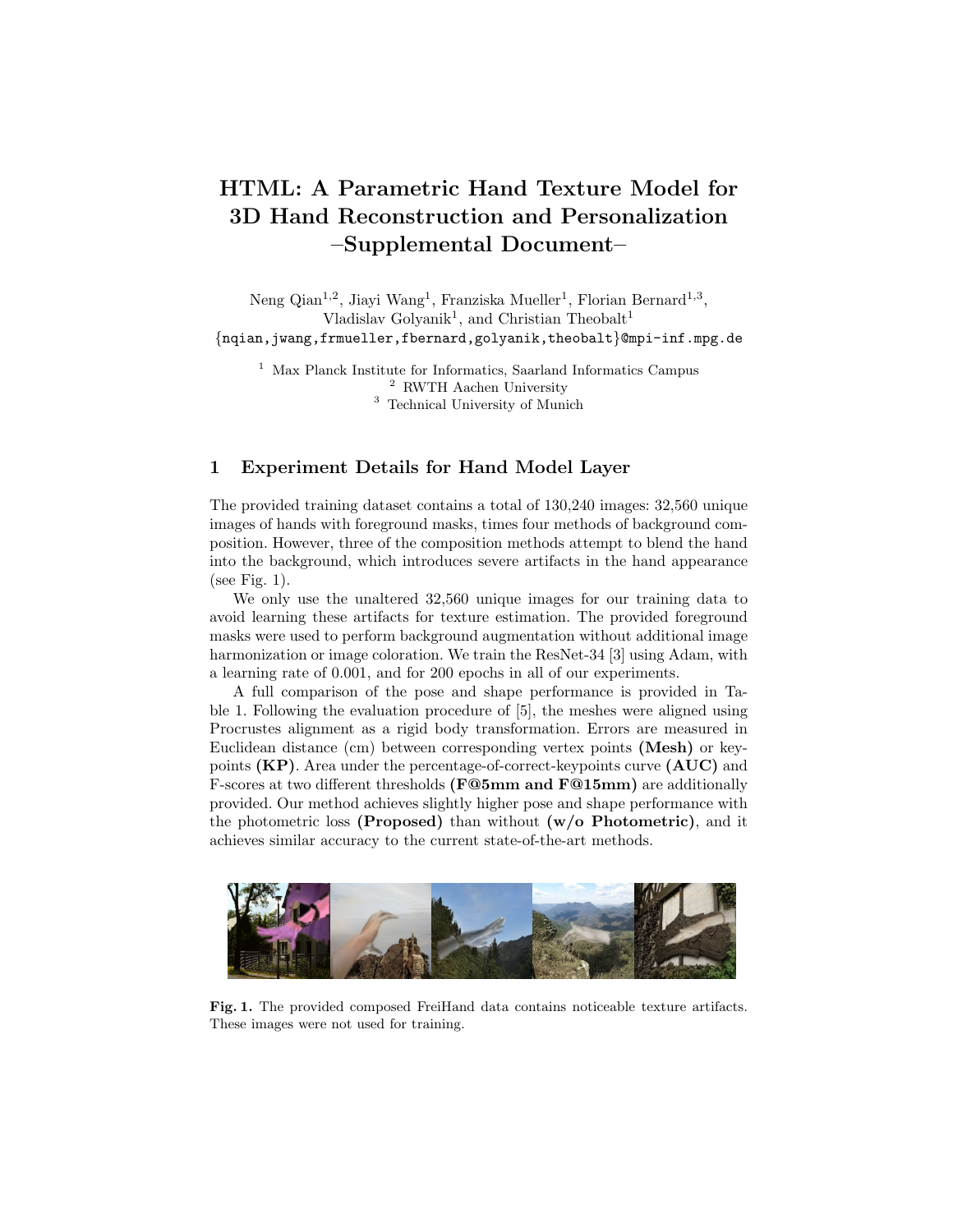2 N. Qian et al.

|                          |      |       | KP Error KP AUC Mesh Error Mesh AUC F@5mm F@15mm |       |       |       |
|--------------------------|------|-------|--------------------------------------------------|-------|-------|-------|
| Zimmerman et al. $[5]$   | 1.10 | 0.783 | 1.09                                             | 0.783 | 0.516 | 0.934 |
| Boukhayma et al. [1]     | 3.50 | 0.351 | 1.32                                             | 0.738 | 0.427 | 0.895 |
| Hasson <i>et al.</i> [2] | 1.33 | 0.737 | 1.33                                             | 0.736 | 0.429 | 0.907 |
| $w$ /o Photometric       | 1.14 | 0.774 | 1.14                                             | 0.774 | 0.499 | 0.925 |
| Proposed                 | 1.11 | 0.781 | 1.10                                             | 0.781 | 0.508 | 0.930 |

Table 1. Evaluation of our method on the FreiHand dataset [5]. All numbers are from the online leader board. Keypoint (KP) and Mesh errors are measured in cm.

### 2 Principal Components Without Shading Removal

It is desirable for the parametric texture model to not include lighting effects. Although we aimed to have uniform lighting while acquiring the scans, there are still smooth shading effects, especially at the boundary to the flat background surface. Without the shading removal step in our pipeline, the lighting effects contribute a large portion of the variation in the dataset. Hence, lighting variations are present in some of the first principal components of the PCA space. Refer to Fig. 2 and the supplementary video for visualizations.



Fig. 2. When we build the texture PCA model without shading removal, the principal components contain a significant amount of lighting variation.

# 3 Shading Removal on Original MANO Scans

The original scans from which the MANO shape and pose model [4] was built do also include vertex colors. However, they contain strong lighting effects like